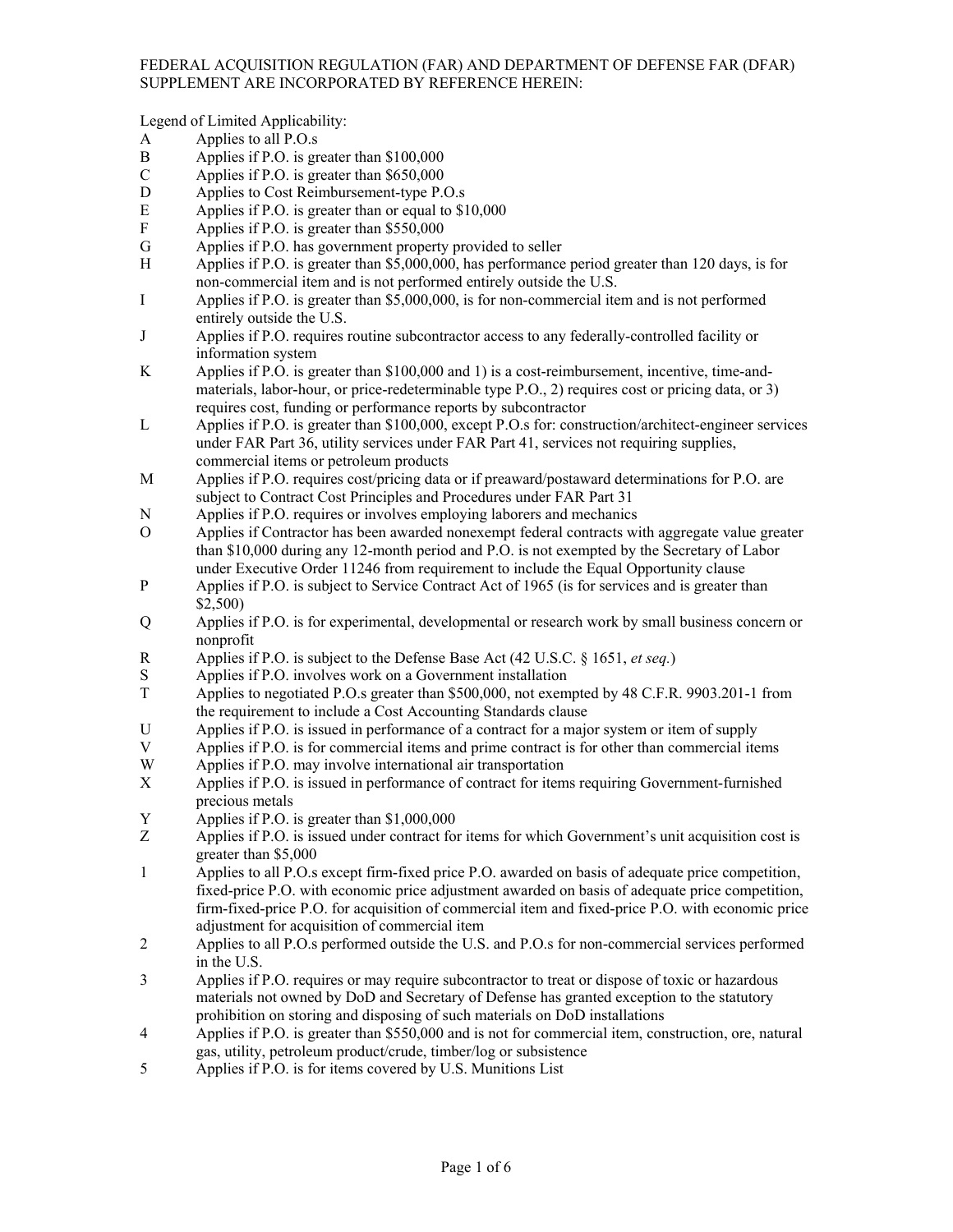- 6 Applies if P.O. is for qualifying country components (countries are specified in DFARS 225.872- 1) or nonqualifying country components for which duty is estimated to be greater than \$200 per unit
- 7 Applies if P.O. is greater than \$100,000 and is for an article containing specialty metals
- 8 Applies if P.O. is for non-commercial item containing ball or roller bearings
- 9 Applies if P.O. is greater than \$500,000
- 10 Applies if P.O. is issued under contract that requires subcontractor or supplier to deliver technical data for noncommercial items to Government
- 11 Applies if P.O. is issued under contract that requires subcontractor or supplier to deliver noncommercial computer software or documentation for such software to Government
- 12 Applies if P.O. is issued under contract that requires subcontractor or supplier to furnish computer software to Government
- 13 Applies if P.O. is for experimental, developmental or research work by other than a small business concern or nonprofit, unless FAR 27.303 requires different patent rights clause
- 14 Applies if P.O. is for commodities greater than \$500
- 15 Applies if P.O. requires development, production, construction, testing or operation of device requiring radio frequency authorization
- 16 Applies if P.O. is for critical safety item parts; systems, subsystems, assemblies and subassemblies integral to a system; or repair, maintenance, logistics support and overhaul services for systems, subsystems, assemblies, subassemblies and parts integral to a system
- 17 Applies if P.O. is equal to or less than \$100,000
- 18 Applies if P.O. is for construction, noncommercial items, or certain commercial items specified in DFARS 252.247-7023(b)(2)(ii)(B)

The following provisions of the FAR and DFAR are incorporated into the purchase order mutatis mutandis: References therein to "Government" or "Contracting officer" are changed to read "Buyer" except in such cases where the clear intent of the clause retains the original meaning of the terms. References to "Contractor" shall mean "Seller". Copies of the full text of a provision may be obtained through the Buyer. If, from time to time, the Government revises or amends these clauses, the same revised or amended clauses shall be incorporated and applied to this purchase order.

| FAR 52.202-1 Definitions. (7/04)                                                                                   | $\mathsf{A}$  |
|--------------------------------------------------------------------------------------------------------------------|---------------|
| FAR 52.203-6 Restrictions on Subcontractor Sales to the Government. (9/06)                                         | B.            |
| FAR 52.203-7 Anti-Kickback Procedures. (7/95) (Less paragraph (c)(1).)                                             | B.            |
| FAR 52.203-11 Certification and Disclosure Regarding Payments to Influence Certain Federal<br>Transactions. (9/07) | B.            |
| FAR 52.203-12 Limitation on Payments to Influence Certain Federal Transactions. (9/07)                             | B.            |
| FAR 52.203-13 Contractor Code of Business Ethics and Conduct. (12/07)                                              | H             |
| FAR 52.203-14 Display of Hotline Poster(s). $(12/07)$                                                              | Ι             |
| FAR 52.204-2 Security Requirements. (8/96)                                                                         | A             |
| FAR 52.204-9 Personal Identity Verification of Contractor Personnel. (9/07)                                        | J             |
| FAR 52.211-15 Defense Priority and Allocation Requirements. (9/90)                                                 | A             |
| FAR 52.214-26 Audit and Records--Sealed Bidding. (10/97)                                                           | $\mathcal{C}$ |
| FAR 52.214-27 Price Reduction for Defective Cost or Pricing Data--Modifications--<br>Sealed Bidding. (10/97)       | C             |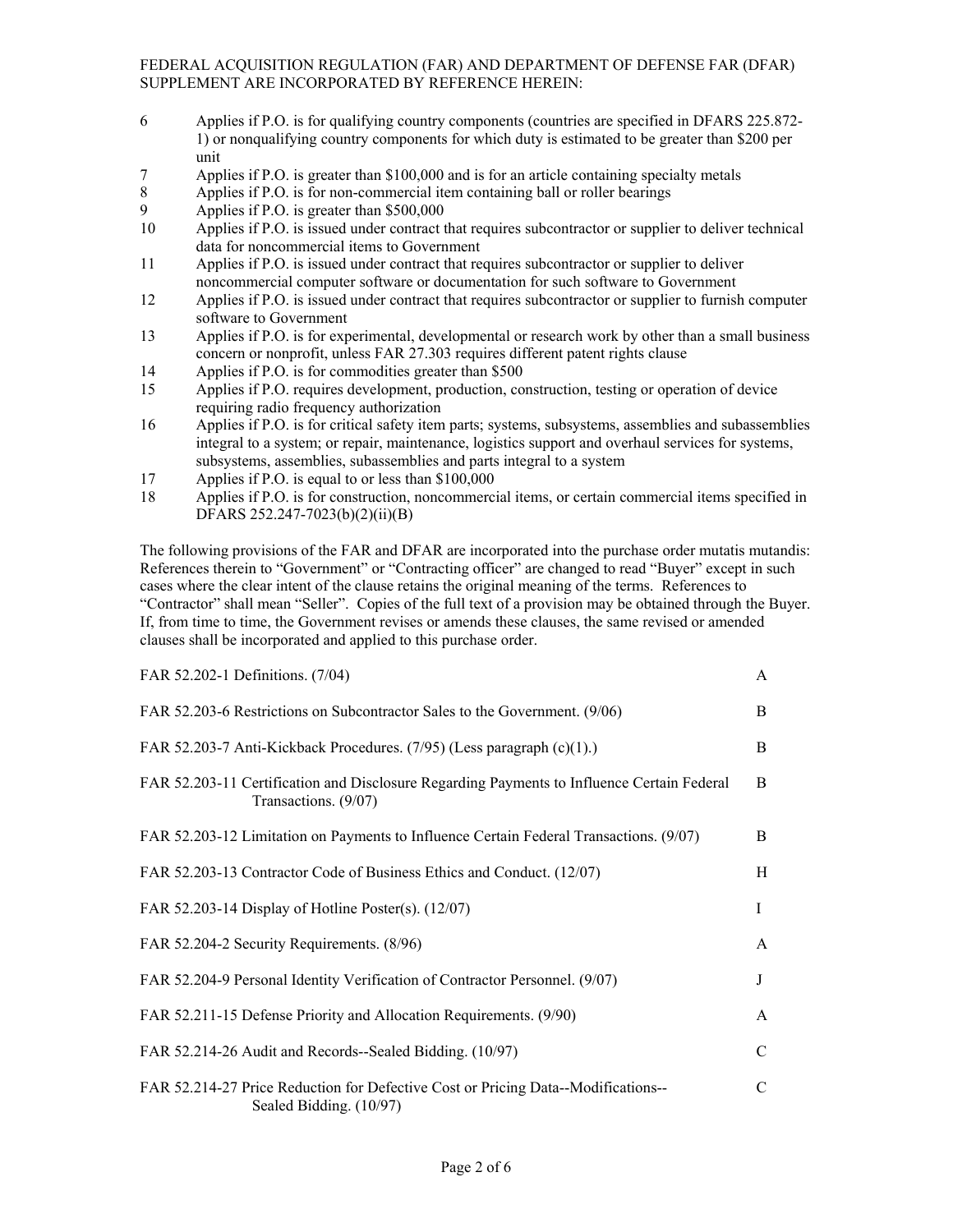| FAR 52.214-28 Subcontractor Cost or Pricing Data--Modifications--Sealed Bidding. (10/97)                                           | $\mathcal{C}$ |
|------------------------------------------------------------------------------------------------------------------------------------|---------------|
| FAR 52.215-2 Audit and Records--Negotiation. (6/99)                                                                                | K             |
| FAR 15.406-2 Certificate of Current Cost or Pricing Data.                                                                          | C             |
| FAR 52.215-10 Price Reduction for Defective Cost or Pricing Data. (10/97)                                                          | $\mathcal{C}$ |
| FAR 52.215-11 Price Reduction for Defective Cost or Pricing Data--Modifications. (10/97)                                           | $\mathbf C$   |
| FAR 52.215-12 Subcontractor Cost or Pricing Data. (10/97)                                                                          | $\mathsf{C}$  |
| FAR 52.215-13 Subcontractor Cost or Pricing Data--Modifications. (10/97)                                                           | $\mathcal{C}$ |
| FAR 52.215-14 Integrity of Unit Prices. (10/97) (Less paragraph (b).)                                                              | L             |
| FAR 52.215-15 Pension Adjustments and Asset Reversions. (10/04)                                                                    | M             |
| FAR 52.215-18 Reversion or Adjustment of Plans for Postretirement Benefits (PRB)<br>Other Than Pensions. (7/05)                    | M             |
| FAR 52.215-19 Notification of Ownership Changes. (10/97)                                                                           | M             |
| FAR 52.215-20 Requirements for Cost or Pricing Data or Information Other Than<br>Cost or Pricing Data. (10/97)                     | $\mathsf{C}$  |
| FAR 52.215-21 Requirements for Cost or Pricing Data or Information Other Than Cost or<br>Pricing Data--Modifications. (10/97)      | $\mathcal{C}$ |
| FAR 52.216-7 Allowable Cost and Payment. (12/02)                                                                                   | D             |
| FAR 52.219-9 Small Business Subcontracting Plan. (11/07)                                                                           | F             |
| FAR 52.219-16 Liquidated Damages--Subcontracting Plan. (1/99)                                                                      | F             |
| FAR 52.222-4 Contract Work Hours and Safety Standards Act—Overtime Compensation. (7/05)                                            | N             |
| FAR 52.222-21 Prohibition of Segregated Facilities. (2/99)                                                                         | 0             |
| FAR 52.222-26 Equal Opportunity. (3/07)                                                                                            | O             |
| FAR 52.222-35 Equal Opportunity for Special Disabled Veterans, Veterans<br>of the Vietnam Era, and Other Eligible Veterans. (9/06) | B             |
| FAR 52.222-36 Affirmative Action for Workers with Disabilities. (6/98)                                                             | Е             |
| FAR 52.222-37 Employment Reports on Special Disabled Veterans, Veterans of the<br>Vietnam Era, and Other Eligible Veterans. (9/06) | B             |
| FAR 52.222-39 Notification of Employee Rights Concerning Payment of<br>Union Dues or Fees. (12/04)                                 | B             |
| FAR 52.222-41 Service Contract Act of 1965. (11/07)                                                                                | P             |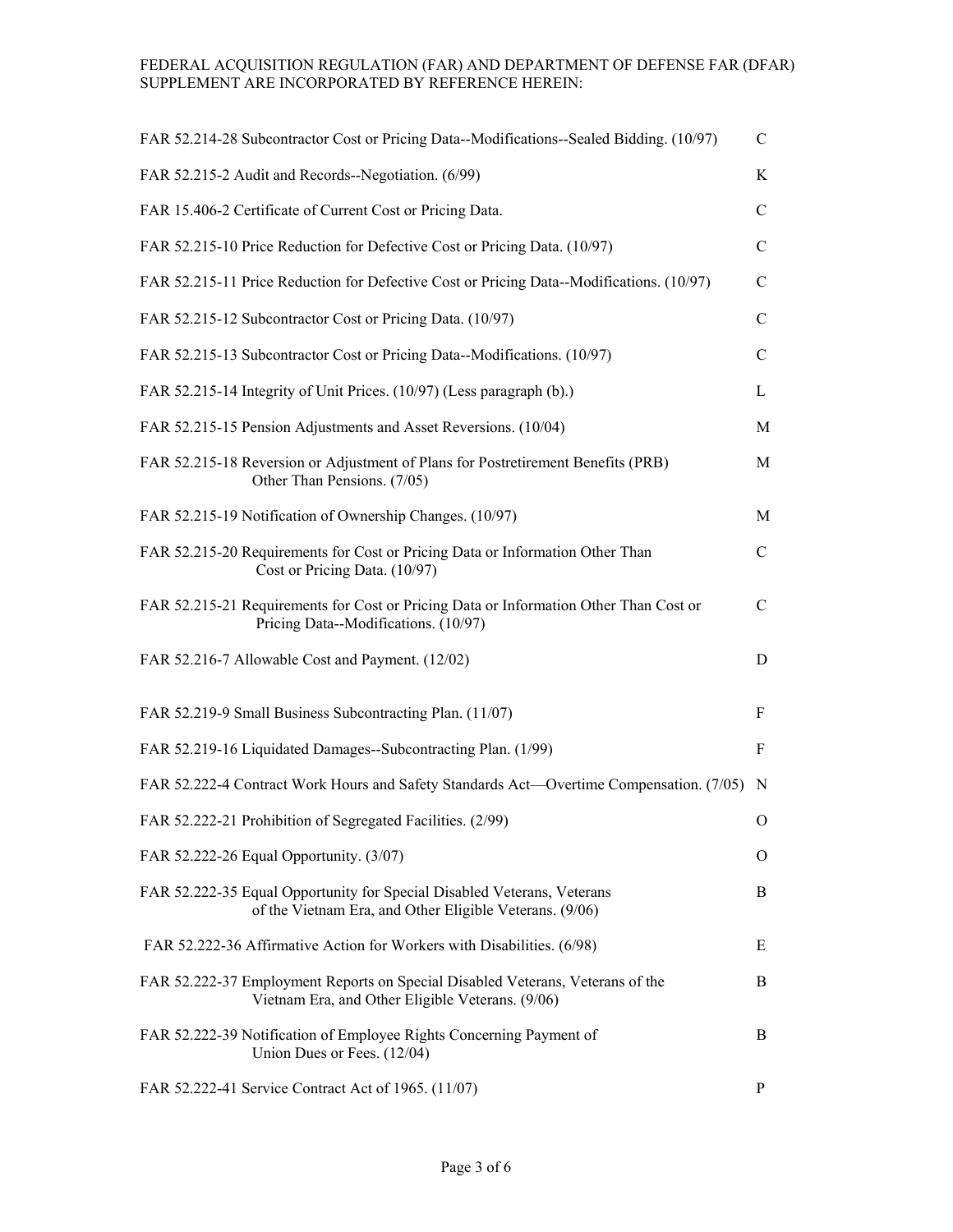| FAR 52.222-48 Exemption from Application of the Service Contract Act to Contracts<br>for Maintenance, Calibration, or Repair of Certain Equipment--<br>Certification. (11/07) | P |
|-------------------------------------------------------------------------------------------------------------------------------------------------------------------------------|---|
| FAR 52.222-50 Combating Trafficking in Persons. (8/07)                                                                                                                        | A |
| FAR 52.222-52 Exemption from Application of the Service Contract Act to Contracts<br>for Certain Services--Certification. (11/07)                                             | P |
| FAR 52.223-14 Toxic Chemical Release Reporting (8/03) (Less paragraph (e).)                                                                                                   | B |
| FAR 52.225-13 Restrictions on Certain Foreign Purchases. (2/06)                                                                                                               | A |
| FAR 52.227-1 Authorization and Consent. (12/07)                                                                                                                               | B |
| FAR 52.227-2 Notice and Assistance Regarding Patent and Copyright Infringement. (12/07)                                                                                       | B |
| FAR 52.227-3 Patent Indemnity. (4/84)                                                                                                                                         | A |
| FAR 52.227-10 Filing of Patent Applications--Classified Subject Matter. (12/07)                                                                                               | A |
| FAR 52.227-11 Patent Rights--Ownership by the Contractor. (12/07)                                                                                                             | Q |
| FAR 52.228-3 Workers' Compensation Insurance (Defense Base Act). (4/84)                                                                                                       | R |
| FAR 52.228-5 Insurance--Work on a Government Installation. (1/97)                                                                                                             | S |
| FAR 52.230-2 Cost Accounting Standards. (4/98) (Less paragraph (b).)                                                                                                          | T |
| FAR 52.230-3 Disclosure and Consistency of Cost Accounting Practices. (4/98)<br>(Less paragraph (b).)                                                                         | T |
| FAR 52.230-6 Administration of Cost Accounting Standards. (4/05)                                                                                                              | T |
| FAR 52.232-20 Limitation of Cost. (4/84)                                                                                                                                      | D |
| FAR 52.232-22 Limitation of Funds. (4/84)                                                                                                                                     | D |
| FAR 52.234-1 Industrial Resources Developed Under Defense Production Act Title III. (12/94)                                                                                   | U |
| FAR 52.236-13 Accident Prevention. (11/91)                                                                                                                                    | A |
| FAR 52.244-6 Subcontracts for Commercial Items. (3/07)                                                                                                                        | V |
| FAR 52.247-63 Preference for U.S.-Flag Air Carriers. (6/03)                                                                                                                   | W |
| FAR 52.247-64 Preference for Privately Owned U.S.-Flag Commercial Vessels. (2/06)                                                                                             | A |
| FAR 52.248-1 Value Engineering (2/00)                                                                                                                                         | B |
| DFARS 252.203-7001 Prohibition on persons convicted of fraud or other<br>defense-contract-related felonies. (12/04)                                                           | B |
| DFARS 252.204-7000 Disclosure of Information. (12/91)                                                                                                                         | Α |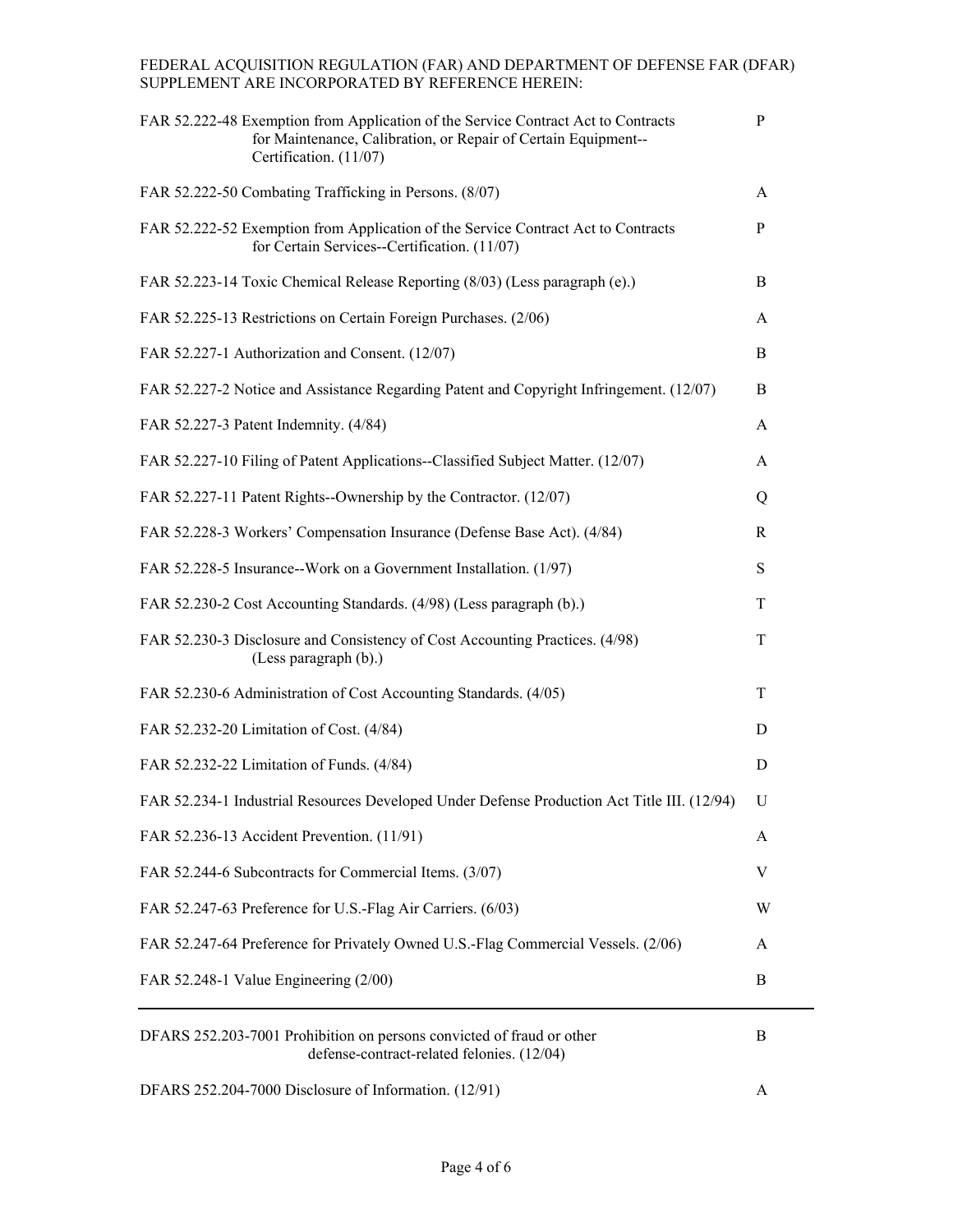| DFARS 252.208-7000 Intent to Furnish Precious Metals as Government-Furnished<br>Material. (12/91)                                                 | X            |
|---------------------------------------------------------------------------------------------------------------------------------------------------|--------------|
| DFARS 252.211-700 Acquisition Streamlining. (12/91)                                                                                               | Y            |
| DFARS 252.211-7003 Item Identified and Valuation. (6/05)                                                                                          | Ζ            |
| DFARS 252.215-7004 Excessive Pass-Through Charges. (4/07)                                                                                         | $\mathbf{1}$ |
| DFARS 252.222-7000 Restrictions on Employment of Personnel. (3/00)                                                                                | A            |
| DFARS 252.222-7006 Combating Trafficking in Persons. (10/06)                                                                                      | 2            |
| DFARS 252.223-7006 Prohibition on Storage and Disposal of Toxic and Hazardous<br>Materials (Alternate I - (11/95))                                | 3            |
| DFARS 252.225-7006 Quarterly Reporting of Actual Contract Performance Outside the<br>United States. (5/07)                                        | 4            |
| DFARS 252.225-7007 Prohibition on Acquisition of United States Munitions List Items from<br>Communist Chinese Military Companies. (9/06)          | 5            |
| DFARS 252.225-7013 Duty-Free Entry. (10/06)                                                                                                       | 6            |
| DFARS 252.225-7014 Preference for Domestic Specialty Metals. (Alternate I - (4/03))                                                               | A            |
| DFARS 252.225-7016 Restriction on acquisition of ball and roller bearings. (3/06)                                                                 | 8            |
| DFARS 252.226-7001 Utilization of Indian Organizations, Indian-Owned Economic<br>Enterprises, and Native Hawaiian Small Business Concerns. (9/04) | 9            |
| DFARS 252.227-7013 Rights in Technical Data--Noncommercial Items. (11/95)                                                                         | 10           |
| DFARS 252.227-7014 Rights in Noncommercial Computer Software and Noncommercial<br>Computer Software Documentation. (6/95)                         | 11           |
| DFARS 252.227-7015 Technical Data--Commercial Items. (11/95)                                                                                      | A            |
| DFARS 252.227-7016 Rights in Bid or Proposal Information. (6/95)                                                                                  | A            |
| DFARS 252.227-7018 Rights in Noncommercial Technical Data and Computer Software--<br>Small Business Innovation Research (SBIR) Program (6/95)     | 10 or 11     |
| DFARS 252.227-7019 Validation of Asserted Restrictions--Computer Software. (6/95)                                                                 | 12           |
| DFARS 252.227-7033 Rights in Shop Drawings. (4/66)                                                                                                | A            |
| DFARS 252.227-7037 Validation of Restrictive Markings on Technical Data. (9/99)                                                                   | 10           |
| DFARS 252.227-7038 Patent Rights--Ownership by the Contractor (Large Business). (12/07)                                                           | 13           |
| DFARS 252.228-7005 Accident Reporting and Investigation Involving Aircraft, Missiles, and<br>Space Launch Vehicles. (12/91)                       | A            |
| DFARS 252.229-7004 Status of Contractor as a Direct Contractor (Spain). (6/97)                                                                    | A            |